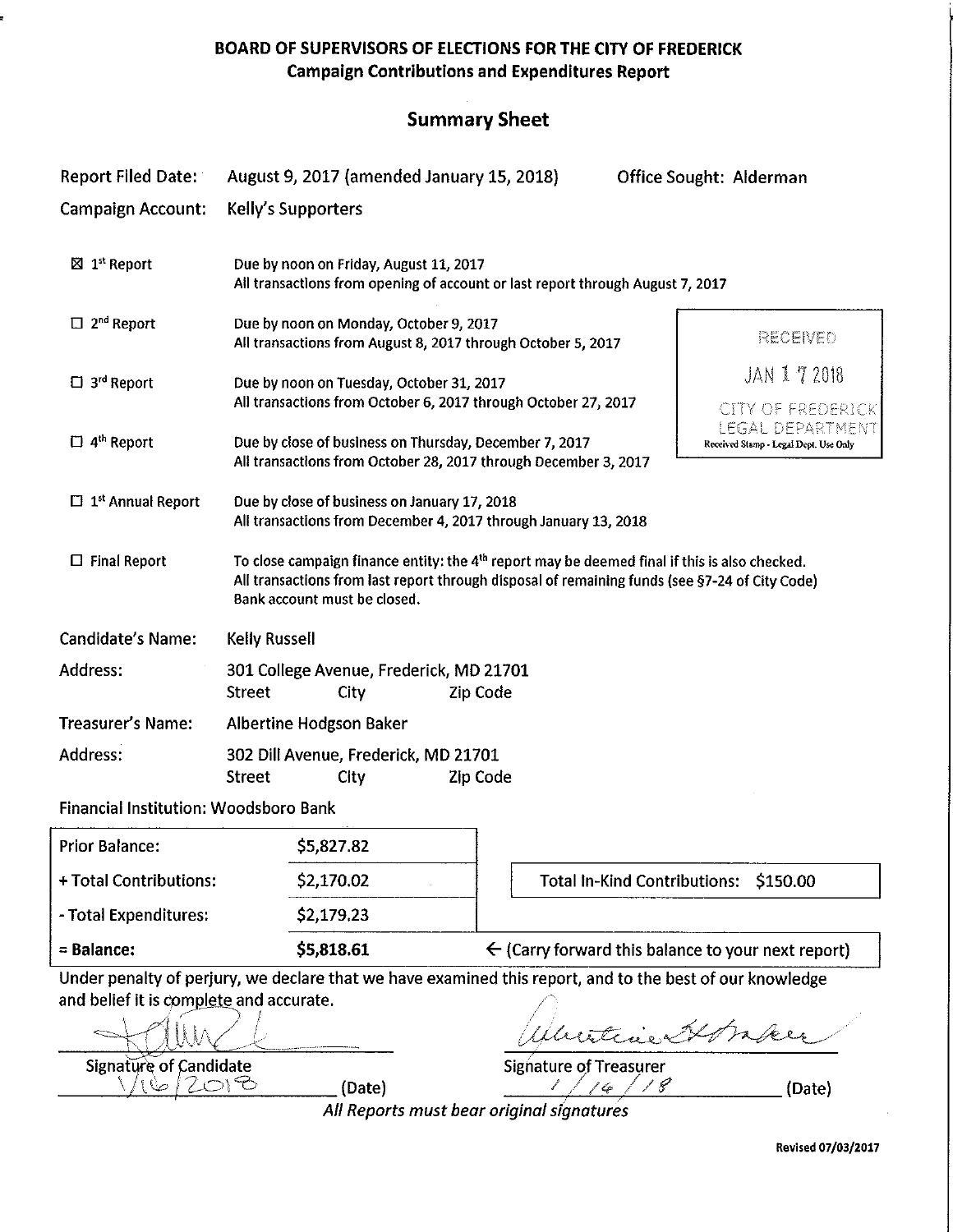### Contributions

## (Do Not Include In-Kind)

## Campaign Account: Kelly's Supporters

| <b>Date</b>             | <b>Name and Address of Contributor</b> |              |                     |                        |                 | Contribution |       |          |
|-------------------------|----------------------------------------|--------------|---------------------|------------------------|-----------------|--------------|-------|----------|
| <b>Received</b>         |                                        |              |                     |                        |                 | Amount       |       |          |
|                         |                                        |              |                     | 19108 Red Maple        |                 |              |       |          |
| 01/19/17                | Dr.                                    | Julio        | Menocal             | <b>Drive</b>           | Hagerstown      | <b>MD</b>    | 21742 | \$100.00 |
|                         |                                        |              | <b>Bunitsky for</b> | 134 W. Church          |                 |              |       |          |
| 02/04/17                | Mr.                                    | Mike         | <b>BOE</b>          | <b>Street</b>          | Frederick       | <b>MD</b>    | 21701 | \$100.00 |
| 04/17/17                | Friends                                | of           | <b>Bill Frick</b>   | PO Box 30203           | <b>Bethesda</b> | <b>MD</b>    | 20824 | \$300.00 |
|                         |                                        |              |                     | 701 Rosemont           |                 |              |       |          |
| 04/20/17                | Mr.                                    | <b>Brian</b> | <b>Dylus</b>        | Avenue                 | Frederick       | <b>MD</b>    | 21701 | \$100.00 |
| 04/21/17                | Mr.                                    | Jim          | lannarone           | 305 College Place      | Frederick       | <b>MD</b>    | 21701 | \$100.00 |
|                         |                                        | Susan        |                     | 8694 South             |                 |              |       |          |
| 06/27/17                | Ms.                                    | Reeder       | Jessee              | Pacific Ct             | Middletown      | <b>MD</b>    | 21769 | \$25.00  |
|                         |                                        |              |                     | 12509 Legore           |                 |              |       |          |
| 07/03/17                | Ms.                                    | Amanda       | Haddaway            | <b>Bridge Rd</b>       | Woodsboro       | <b>MD</b>    | 21798 | \$50.00  |
|                         |                                        |              |                     | 701 Rosemont           |                 |              |       |          |
| 07/03/17                | Mr.                                    | <b>Brian</b> | <b>Dylus</b>        | Avenue                 | Frederick       | MD           | 21701 | \$100.00 |
| 07/03/17                | Ms.                                    | Susan        | Chapman             | <b>Culler Avenue</b>   | Frederick       | <b>MD</b>    | 21701 | \$20.00  |
|                         |                                        |              |                     | 802 Shawnee            |                 |              |       |          |
| 07/08/17                | Ms.                                    | Margaret     | Nusbaum             | Drive                  | Frederick       | <b>MD</b>    | 21701 | \$100.00 |
|                         | Mr. &                                  | Charles &    |                     | 407 Pearson            |                 |              |       |          |
| 07/12/17                | Mrs.                                   | Mary         | Trunk               | <b>Boulevard</b>       | Frederick       | <b>MD</b>    | 21702 | \$100.00 |
| 07/15/17                | Mr.                                    | Barry        | Kissin              | 244 Dill Avenue        | Frederick       | <b>MD</b>    | 21701 | \$30.00  |
|                         | Mr. &                                  |              |                     |                        |                 |              |       |          |
| 07/18/17                | Mrs.                                   | Vic & Gail   | Sadler              | 2 W. 12th Street       | Frederick       | <b>MD</b>    | 21701 | \$100.00 |
|                         |                                        |              |                     | 402 Westridge          |                 |              |       |          |
| 07/23/17                | Mr.                                    | Roger        | Rinker              | Court                  | Mt. Airy        | MD           | 21771 | \$20.00  |
| 07/23/17                | Ms.                                    | Margaret     | Hindman             | 303 College Place      | Frederick       | <b>MD</b>    | 21701 | \$150.00 |
|                         |                                        |              |                     | 308 N. College         |                 |              |       |          |
| 07/28/17                | Mr.                                    | John         | O'Connor            | Parkway                | Frederick       | <b>MD</b>    | 21701 | \$100.00 |
|                         | Mr. &                                  | Bob &        |                     |                        |                 |              |       |          |
| 07/28/17                | Mrs.                                   | Carol        | Lewis               | 301 College Place      | Frederick       | <b>MD</b>    | 21701 | \$200.00 |
|                         |                                        |              |                     | 301 Upper              |                 |              |       |          |
| 07/28/17                | Mr.                                    | Harry        | George              | <b>College Terrace</b> | Frederick       | <b>MD</b>    | 21701 | \$200.00 |
|                         |                                        |              |                     | 304 N. College         |                 |              |       |          |
| 08/01/17                | Ms.                                    | Tina         | Moir                | Parkway                | Frederick       | <b>MD</b>    | 21701 | \$125.00 |
|                         |                                        |              |                     | 1604 Rock Creek        |                 |              |       |          |
| 08/02/17                | Ms.                                    | Ginny        | <b>Brace</b>        | <b>Drive</b>           | Frederick       | <b>MD</b>    | 21702 | \$100.02 |
|                         |                                        |              |                     | 1847 Lawnview          |                 |              |       |          |
| 08/03/17                | Ms.                                    | <b>Beth</b>  | Conny               | <b>Drive</b>           | Frederick       | MD           | 21702 | \$50.00  |
| <b>TOTALS THIS PAGE</b> |                                        |              |                     |                        |                 | \$2,170.02   |       |          |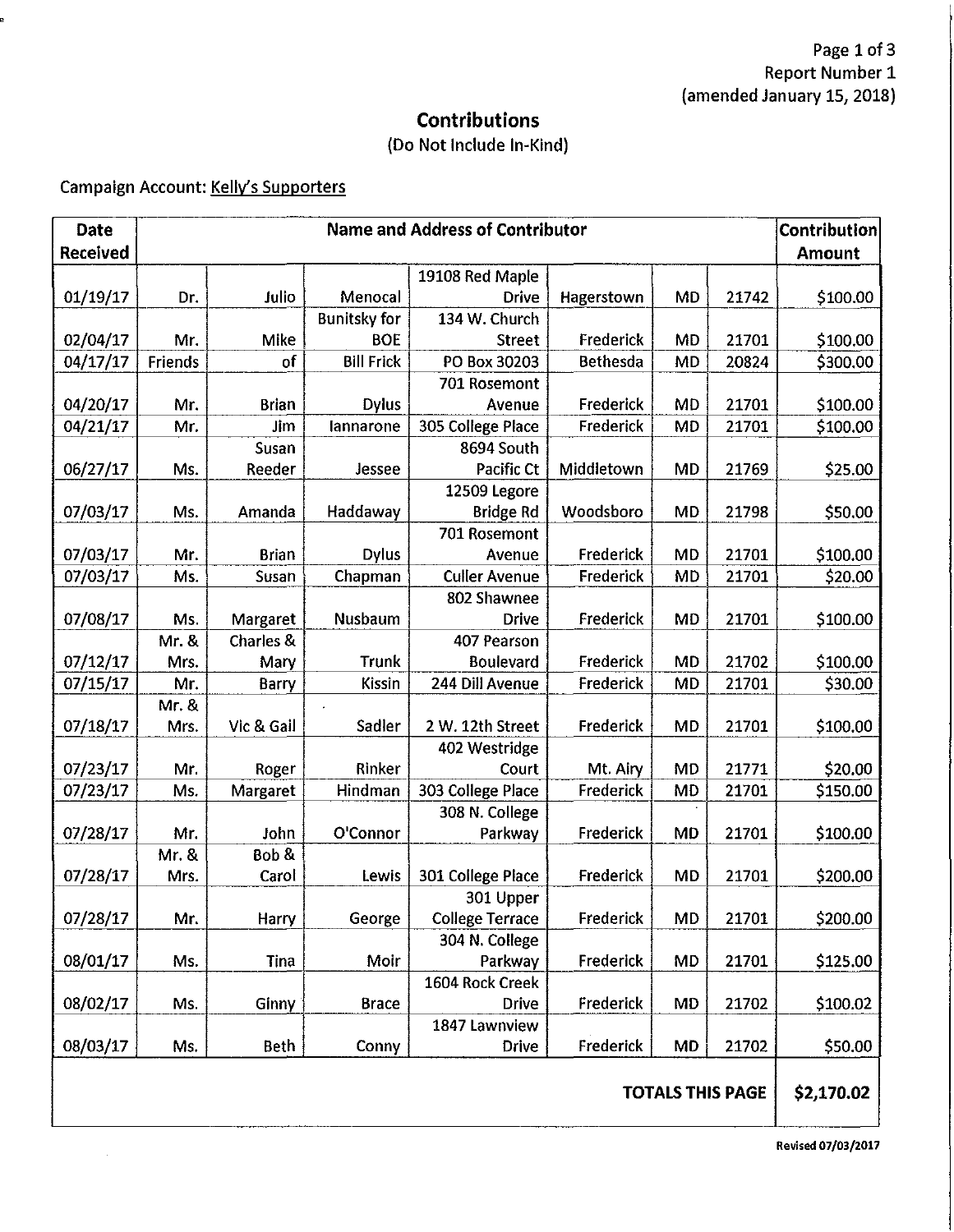# **Expenditures**

### Campaign Account: Kelly's Supporters

 $\cdot$ 

| <b>Date</b>                           | <b>Name and Address of Payee</b> | <b>Nature of Expenditure</b>  | Amount   |  |
|---------------------------------------|----------------------------------|-------------------------------|----------|--|
|                                       |                                  |                               |          |  |
| 3/2/2017                              | <b>FCDCC</b>                     | Contribution                  | \$500.00 |  |
| 4/21/2017                             | <b>Staples</b>                   | <b>Office Supplies</b>        | \$38.15  |  |
| 4/21/2017                             | PayPal                           | <b>Transaction Fee</b>        | \$3.20   |  |
| 4/22/2017                             | <b>USPS</b>                      | <b>Stamps</b>                 | \$22.81  |  |
| 4/22/2017                             | PayPal                           | <b>Transaction Fee</b>        | \$3.20   |  |
| 5/2/2017                              | <b>MD Democratic Party</b>       | <b>VAN Access</b>             | \$300.00 |  |
| 5/24/2017                             | Wix.com                          | Website                       | \$84.00  |  |
| 5/25/17                               | <b>Frederick Democrats</b>       | <b>Democratic Gala Ticket</b> | \$85.00  |  |
| 6/2/17                                | O'Connor for Frederick           | Contribution                  | \$51.00  |  |
| 6/22/17                               | <b>Vistaprint</b>                | <b>Business Cards</b>         | \$46.86  |  |
| 6/27/17                               | PayPal                           | <b>Transaction Fee</b>        | \$3.20   |  |
| 6/27/17                               | PayPal                           | <b>Transaction Fee</b>        | \$1.03   |  |
| 7/3/17                                | PayPal                           | <b>Transaction Fee</b>        | \$1.75   |  |
| 7/3/17                                | PayPal                           | <b>Transaction Fee</b>        | \$3.20   |  |
| 7/3/17                                | PayPal                           | <b>Transaction Fee</b>        | \$0.88   |  |
| 7/17/17                               | PayPal                           | <b>Transaction Fee</b>        | \$3.20   |  |
| 7/19/17                               | <b>Vistaprint</b>                | <b>Magnets</b>                | \$46.38  |  |
| 7/23/17                               | <b>Super Cheap Signs</b>         | <b>Yard Signs</b>             | \$420.80 |  |
| 7/23/17                               | PayPal                           | <b>Transaction Fee</b>        | \$4.65   |  |
| 7/25/17                               | NextDayFlyers                    | <b>Stickers</b>               | \$209.68 |  |
| 7/27/17                               | Vistaprint                       | <b>Postcards and Magnets</b>  | \$164.96 |  |
| 7/28/17                               | <b>Allied Shirts</b>             | <b>T</b> Shirts               | \$154.92 |  |
| 7/28/17                               | PayPal                           | <b>Transaction Fee</b>        | \$6.10   |  |
| 8/3/17                                | Vistaprint                       | Banner                        | \$18.58  |  |
| 8/3/17                                | PayPal                           | <b>Transaction Fee</b>        | \$1.75   |  |
| 8/3/17                                | PayPal                           | <b>Transaction Fee</b>        | \$3.93   |  |
| <b>TOTALS THIS PAGE</b><br>\$2,179.23 |                                  |                               |          |  |